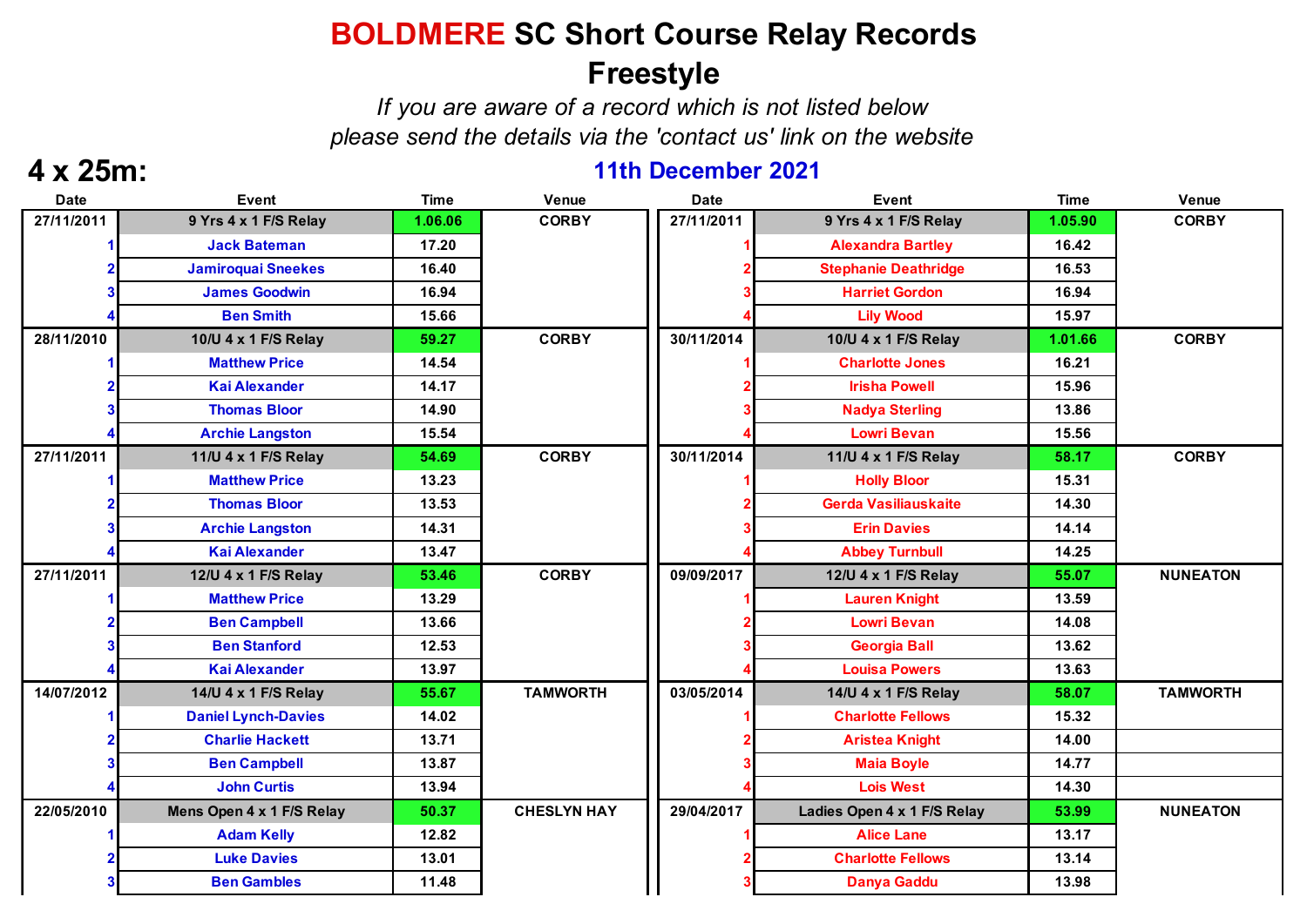|  | Luk.<br>nsor | - 55<br>16.JL |  |  | - 15115 | . .<br>. <i>.</i> . |  |
|--|--------------|---------------|--|--|---------|---------------------|--|
|--|--------------|---------------|--|--|---------|---------------------|--|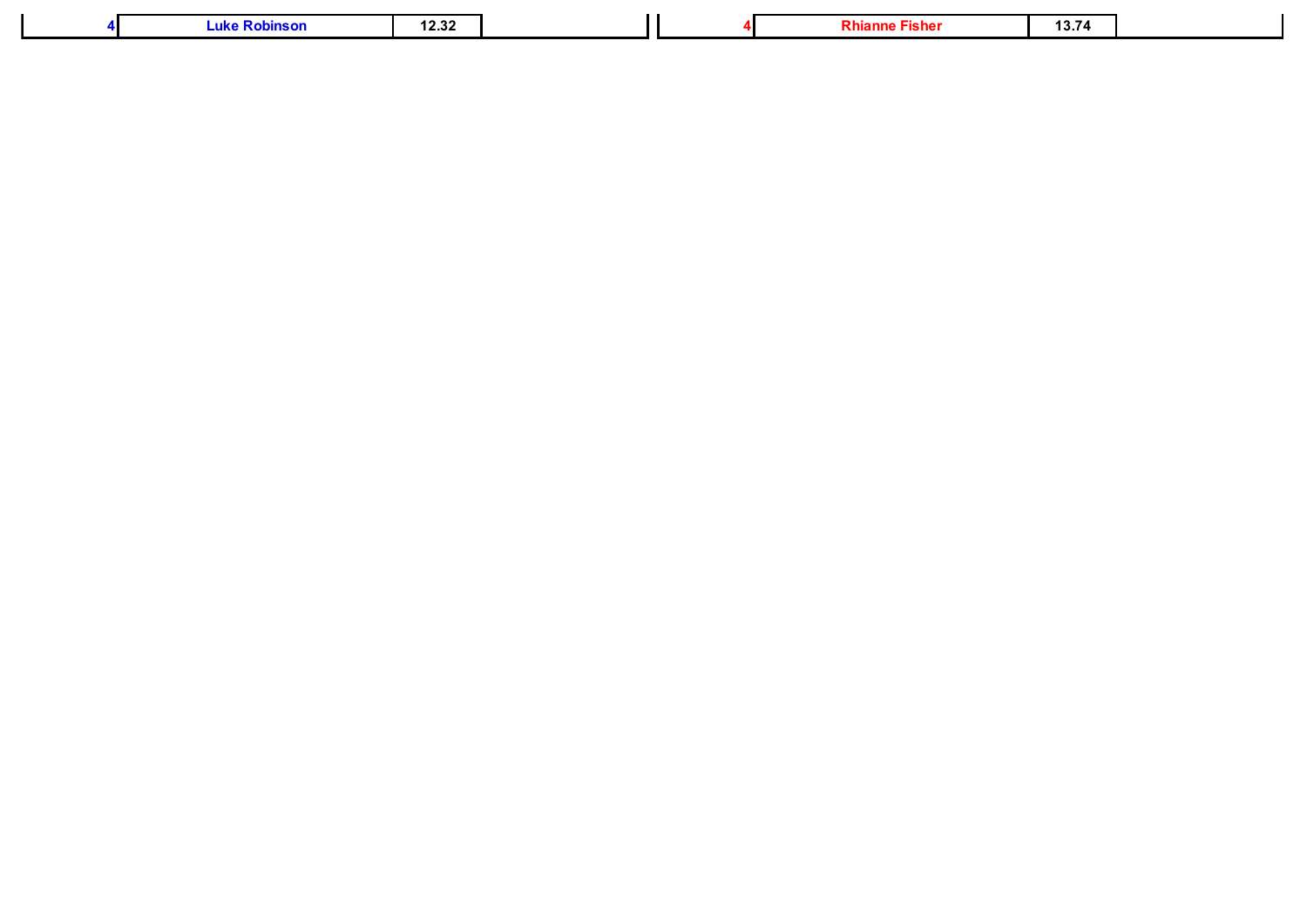## **8 x 25m:**

| <b>Date</b> | Event                    | Time    | Venue                | <b>Date</b> | Event                    | Time    | Venue                |
|-------------|--------------------------|---------|----------------------|-------------|--------------------------|---------|----------------------|
| 08/09/2012  | 12/Under 8 x 1 F/S Relay | 2.00.43 | <b>WOLVERHAMPTON</b> | 13/09/2014  | 12/Under 8 x 1 F/S Relay | 2.00.86 | <b>WOLVERHAMPTON</b> |
|             | <b>Ben Smith</b>         | 15.60   |                      |             | <b>Lauren Knight</b>     | 16.80   |                      |
|             | <b>Acer Wooley</b>       | 17.54   |                      |             | <b>Lowri Bevan</b>       | 15.76   |                      |
|             | <b>Jack Bateman</b>      | 16.14   |                      |             | <b>Erin Davies</b>       | 14.53   |                      |
|             | <b>James Goodwin</b>     | 15.91   |                      |             | <b>Nadya Sterling</b>    | 14.36   |                      |
|             | Leo Karski               | 14.75   |                      |             | <b>Mollie Goldstone</b>  | 15.18   |                      |
|             | <b>Roan Griffiths</b>    | 14.49   |                      |             | <b>Abbey Turnbull</b>    | 15.60   |                      |
|             | <b>Kai Alexander</b>     | 13.61   |                      |             | <b>Harriet Gordon</b>    | 14.30   |                      |
|             | <b>Matthew Price</b>     | 12.49   |                      |             | <b>Alexandra Bartley</b> | 14.20   |                      |

| <b>Date</b> | <b>Event</b>                   | <b>Time</b> | <b>Venue</b> |
|-------------|--------------------------------|-------------|--------------|
| 30/11/2014  | 12/Under Mixed 8 x 1 F/S Relay | 1.57.68     | <b>CORBY</b> |
|             | <b>Lauren Knight</b>           | 16.21       |              |
|             | <b>Sam Woodhall</b>            | 18.53       |              |
| 3           | <b>Nadya Sterling</b>          | 13.43       |              |
|             | <b>Oliver Carless</b>          | 13.86       |              |
| 5           | <b>Erin Davies</b>             | 14.39       |              |
| 6           | <b>Acer Woolley</b>            | 14.42       |              |
|             | <b>Lily Wood</b>               | 13.25       |              |
| 8           | <b>Ben Smith</b>               | 13.55       |              |

# **4 x 50m:**

| <b>Date</b> | Event                        | Time    | Venue           | <b>Date</b> | Event                 | Time    | Venue            |
|-------------|------------------------------|---------|-----------------|-------------|-----------------------|---------|------------------|
| 08/10/2011  | 11/U 4 x 2 F/S Relay         | 2.03.79 | <b>NUNEATON</b> | 10/12/2016  | 11/U 4 x 2 F/S Relay  | 2.06.34 | <b>NUNEATON</b>  |
|             | <b>Thomas Bloor</b>          | 31.76   |                 |             | <b>Georgia Ball</b>   | 31.87   |                  |
|             | <b>Ryan Andrews</b>          | 32.44   |                 |             | <b>Niamh Mold</b>     | 31.79   |                  |
|             | <b>Matthew Price</b>         | 28.11   |                 |             | <b>Kitty McAteer</b>  | 31.50   |                  |
|             | <b>Archie Langston</b>       | 31.48   |                 |             | <b>Louisa Powers</b>  | 31.18   |                  |
| 24/11/2013  | 12/U 4 x 2 F/S Relay         | 2.00.09 | <b>CORBY</b>    | 05/10/2014  | 12/U 4 x 2 F/S Relay  | 2.02.97 | <b>LIVERPOOL</b> |
|             | <b>Taleb Givans</b>          | 30.94   |                 |             | <b>Alice Oliver</b>   | 32.28   |                  |
|             | <b>Roan Griffiths</b>        | 30.23   |                 |             | <b>Harriet Gordon</b> | 31.64   |                  |
|             | Leo Karski                   | 29.10   |                 |             | <b>Lily Wood</b>      | 28.95   |                  |
|             | <b>Leighton Palmer-Whyte</b> | 30.57   |                 |             | <b>Alex Bartley</b>   | 30.10   |                  |
| 12/10/2013  | 13/U 4 x 2 F/S Relay         | 1.52.02 | <b>NUNEATON</b> | 12/11/2016  | 13/U 4 x 2 F/S Relay  | 1.55.40 | <b>NUNEATON</b>  |
|             | <b>Matt Price</b>            | 26.08   |                 |             | <b>Lily Massey</b>    | 30.48   |                  |
|             | <b>Tom Bloor</b>             | 29.22   |                 |             | <b>Erin Davies</b>    | 27.88   |                  |
|             | <b>Archie Langston</b>       | 28.17   |                 |             | <b>Nadya Sterling</b> | 29.12   |                  |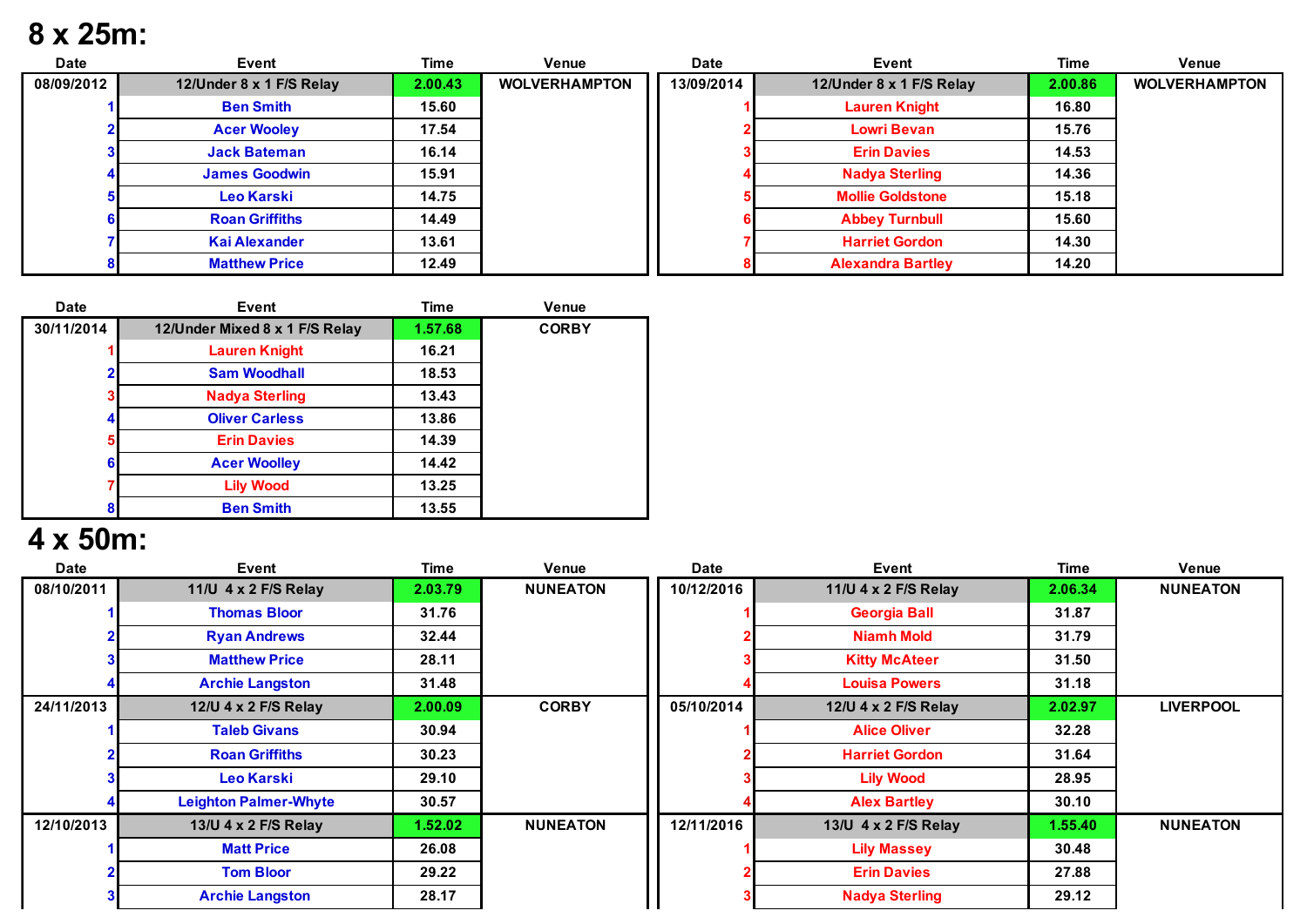|            | <b>Ryan Andrews</b>   | 28.36   |                   |            | <b>Aaliyah Lloyd</b>    | 27.81   |                  |
|------------|-----------------------|---------|-------------------|------------|-------------------------|---------|------------------|
| 13/10/2012 | 15/U 4 x 2 F/S Relay  | 1.41.34 | <b>NUNEATON</b>   | 08/10/2011 | 15/U 4 x 2 F/S Relay    | 1.53.05 | <b>NUNEATON</b>  |
|            | <b>Luke Davies</b>    | 25.81   |                   |            | <b>Emma Smith</b>       | 27.60   |                  |
|            | <b>Jake Dixon</b>     | 24.83   |                   |            | <b>Gina Luckett</b>     | 28.78   |                  |
|            | <b>Ben Stanford</b>   | 26.07   |                   |            | <b>Emily Gordon</b>     | 29.44   |                  |
|            | <b>Steven Wilson</b>  | 24.71   |                   |            | <b>Givenchy Sneekes</b> | 27.23   |                  |
| 05/09/2009 | Open 4 x 2 F/S Relay  | 1.43.25 | <b>BRAUNSTONE</b> | 24/10/2015 | Open 4 x 2 F/S Relay    | 1.53.19 | <b>SHEFFIELD</b> |
|            | <b>Adam Kelly</b>     | 26.05   |                   |            | <b>Givenchy Sneekes</b> | 27.00   |                  |
|            | <b>James Youngman</b> | 26.31   |                   |            | <b>Rhianne Fisher</b>   | 30.35   |                  |
|            | <b>Chris Littler</b>  | 25.74   |                   |            | <b>Katie Richardson</b> | 28.81   |                  |
|            | <b>Joey Stanger</b>   | 24.96   |                   |            | <b>Alice Lane</b>       | 27.03   |                  |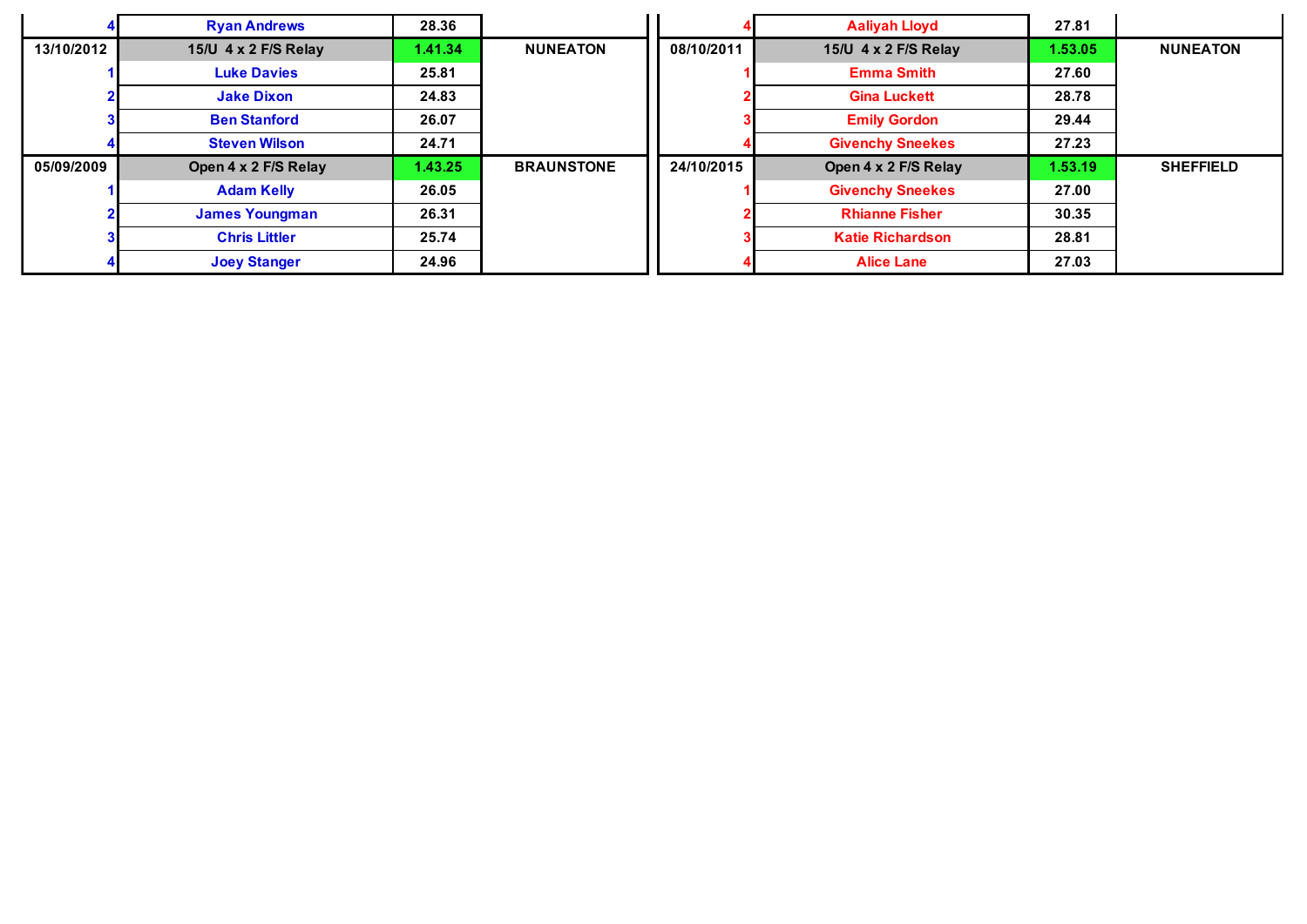## **6 x 50m:**

| <b>Date</b> | Event                   | <b>Time</b> | Venue           | <b>Date</b> | Event                   | <b>Time</b> | Venue           |
|-------------|-------------------------|-------------|-----------------|-------------|-------------------------|-------------|-----------------|
| 13/10/2012  | Open 6 x 2 F/S Relay    | 2.26.71     | <b>NUNEATON</b> | 12/10/2013  | Open 6 x 2 F/S Relay    | 2.48.84     | <b>NUNEATON</b> |
|             | <b>Jake Dixon</b>       | 25.18       |                 |             | <b>Emma Smith</b>       | 27.31       |                 |
|             | <b>Steven Wilson</b>    | 25.23       |                 |             | <b>Holly Lynch</b>      | 28.16       |                 |
|             | <b>Adam Hall</b>        | 24.75       |                 |             | <b>Alex Dolan</b>       | 28.88       |                 |
|             | <b>Joshua Winnicott</b> | 24.65       |                 |             | <b>Alice Dearing</b>    | 28.12       |                 |
|             | <b>Joey Stanger</b>     | 23.52       |                 |             | <b>Laura Richardson</b> | 29.53       |                 |
|             | <b>Bradley Lynch</b>    | 23.45       |                 |             | <b>Givenchy Sneekes</b> | 26.90       |                 |

### **4 x 100m:**

| Date       | Event                   | Time   | <b>Venue</b> | Date | ∃vent                        | Time | <b>Venue</b> |
|------------|-------------------------|--------|--------------|------|------------------------------|------|--------------|
| 07/11/2010 | x 4 F/S Relay<br>Open 4 | 0.2.04 | <b>CORBY</b> |      | 4 F/S Relay<br><b>Jpen 4</b> |      |              |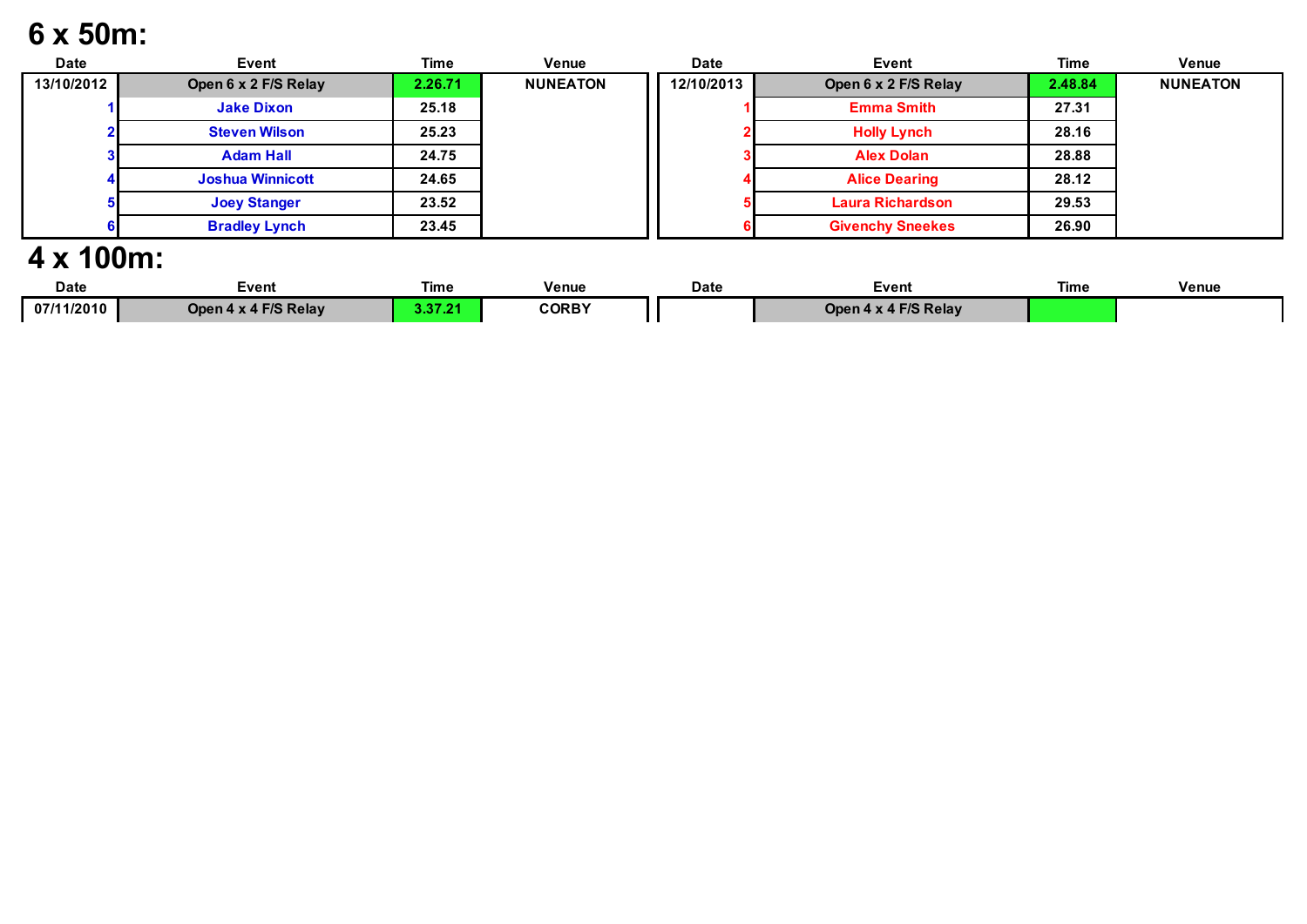| <b>Steven Scarrott</b> | 55.71 |  |  |
|------------------------|-------|--|--|
| <b>Adam Kelly</b>      | 55.42 |  |  |
| <b>Philip Hewitt</b>   | 53.25 |  |  |
| <b>Joey Stanger</b>    | 52.85 |  |  |

### **4 x 50m: Mixed**

| <b>Date</b>    | Event                         | <b>Time</b> | <b>Venue</b>    |
|----------------|-------------------------------|-------------|-----------------|
| 11/12/2021     | 11/U Mixed 4 x 2 F/S Relay    | 2.14.63     | <b>Rugby</b>    |
|                | <b>Amber Partridge</b>        | 32.63       |                 |
| $\overline{2}$ | <b>Gabriel Thursfield</b>     | 34.17       |                 |
| 3              | <b>Archie Drury Tew</b>       | 33.73       |                 |
| 4              | <b>Freya Richardson</b>       | 34.01       |                 |
| 11/12/2021     | 13/U Mixed 4 x 2 F/S Relay    | 1.55.56     | <b>Rugby</b>    |
|                | <b>Hugh Mason Williams</b>    | 27.06       |                 |
| 2              | <b>Ruby Chudleigh</b>         | 29.47       |                 |
| 3              | <b>Gracie Smith</b>           | 30.33       |                 |
| 4              | <b>Fynton Higgs</b>           | 28.05       |                 |
| 09/10/2021     | 15/U Mixed 4 x 2 F/S Relay    | 1.47.29     | Worcester       |
| 1              | <b>Connie Palmer</b>          | 27.90       |                 |
| $\overline{2}$ | <b>Jack Atkins</b>            | 25.13       |                 |
| 3              | <b>Eleanor Bevan</b>          | 28.72       |                 |
| 4              | <b>Jude Denning</b>           | 25.43       |                 |
| 13/11/2021     | 16/Over Mixed 4 x 2 F/S Relay | 1.45.35     | <b>Stafford</b> |
| 1              | <b>William Cooper</b>         | 27.38       |                 |
| 2              | <b>Noah Southgate</b>         | 29.93       |                 |
| 3              | <b>Abbie Arthur</b>           | 30.97       |                 |
| 4              | <b>Connie Palmer</b>          | 28.28       |                 |

| <b>Date</b> | Event                              | Time    | <b>Venue</b>    | <b>Date</b> | Event                            | <b>Time</b> | <b>Venue</b>    |
|-------------|------------------------------------|---------|-----------------|-------------|----------------------------------|-------------|-----------------|
| 13/05/2017  | Masters 72 Yrs $+$ 4 x 2 F/S Relay | 1.51.23 | <b>Nuneaton</b> | 14/05/2017  | Masters 72 Yrs + 4 x 2 F/S Relay | 1.57.72     | <b>Nuneaton</b> |
|             | <b>Alice Lane</b>                  | 28.37   |                 |             | <b>Jenny Fowler</b>              | 30.29       |                 |
|             | <b>Jenny Fowler</b>                | 29.70   |                 |             | <b>Claire Thorn</b>              | 29.60       |                 |
|             | <b>Des Burley</b>                  | 29.02   |                 |             | <b>Rhianne Fisher</b>            | 30.33       |                 |
|             | <b>Dan Smith</b>                   | 24.14   |                 |             | <b>Alice Lane</b>                | 27.50       |                 |

| Date       | Event                               | <b>ime</b> | Venue      |
|------------|-------------------------------------|------------|------------|
| 01/10/2016 | Masters 160 Yrs $+$ 4 x 2 F/S Relay | 2.02.20    | Leamington |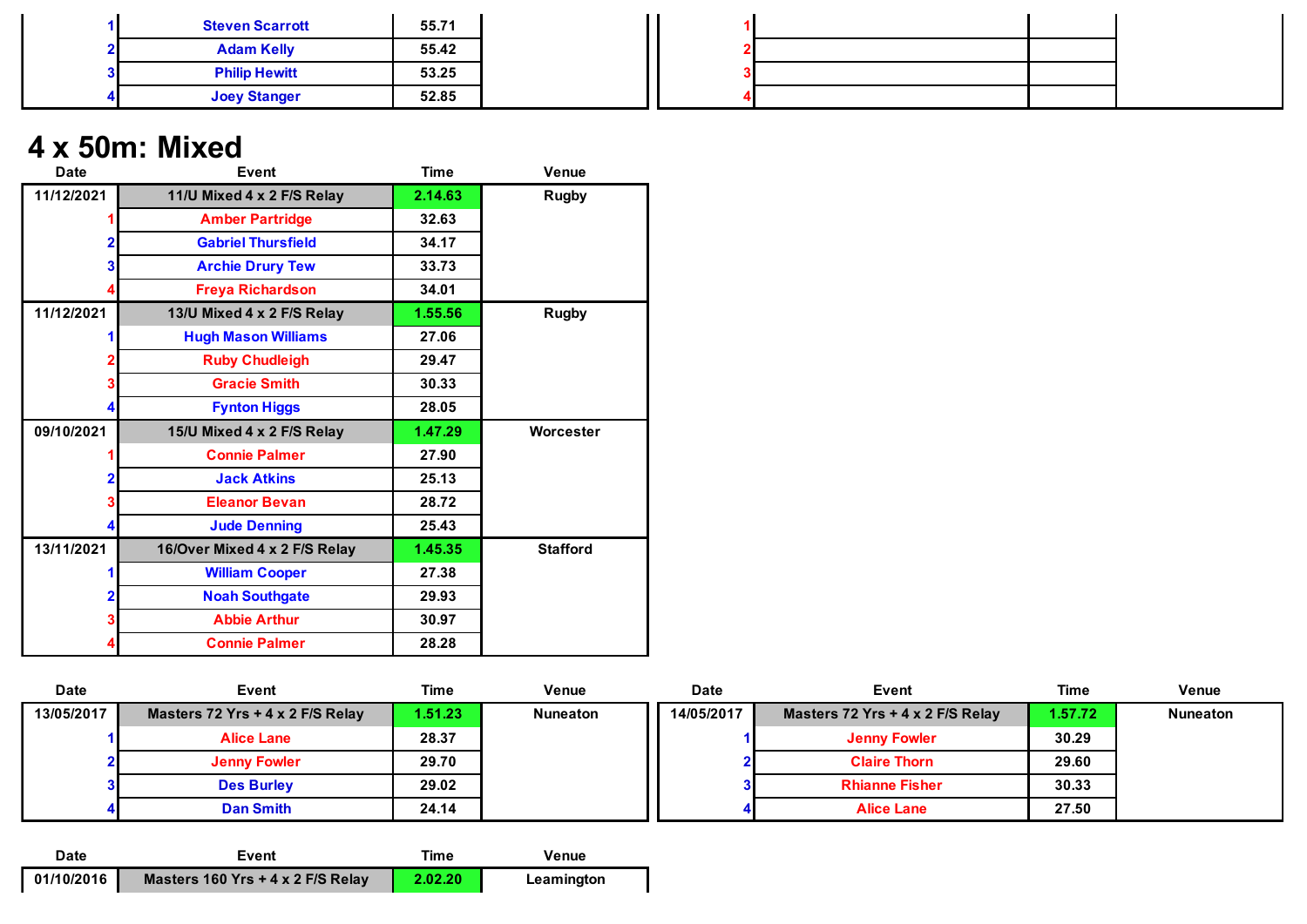|                | <b>Des Burley</b>     | 30.22 |
|----------------|-----------------------|-------|
| $\overline{2}$ | <b>Karen Woodhall</b> | 33.72 |
| 3 <sup>1</sup> | <b>Clare Thorn</b>    | 29.56 |
|                | <b>Scott McKenzie</b> | 28.70 |

# **BOLDMERE SC Short Course Relay Records Medley**

### **4 x 25m: 11th December 2021**

| <b>Date</b>   | <b>Event</b>            | <b>Time</b> | Venue            | <b>Date</b>   | Event                       | <b>Time</b> | Venue                |
|---------------|-------------------------|-------------|------------------|---------------|-----------------------------|-------------|----------------------|
| 07/10/2007    | 9 yr 4 x 1 Medley Relay | 1.17.97     | <b>HARROGATE</b> | 10/09/2011    | 9 yr 4 x 1 Medley Relay     | 1.18.57     | <b>WOLVERHAMPTON</b> |
| <b>Back</b>   | <b>Elliott Walker</b>   | 18.80       |                  | <b>Back</b>   | <b>Harriet Gordon</b>       | 19.91       |                      |
| <b>Breast</b> | <b>Charlie Hackett</b>  | 24.02       |                  | <b>Breast</b> | <b>Stephanie Deathridge</b> | 23.35       |                      |
| <b>Flv</b>    | <b>Jake Dixon</b>       | 17.60       |                  | Fly           | <b>Francessca Goode</b>     | 17.90       |                      |
| <b>Free</b>   | <b>Jacob Cross</b>      | 17.53       |                  | <b>Free</b>   | <b>Alex Bartley</b>         | 17.15       |                      |
| 28/10/2010    | 10/U 4 x 1 Medley Relay | 1.07.90     | <b>CORBY</b>     | 30/11/2014    | 10/U 4 x 1 Medley Relay     | 1.09.31     | <b>CORBY</b>         |
| <b>Back</b>   | <b>Kai Alexander</b>    | 18.24       |                  | <b>Back</b>   | <b>Irisha Powell</b>        | 18.77       |                      |
| <b>Breast</b> | <b>Matthew Price</b>    | 18.92       |                  | <b>Breast</b> | <b>Lowri Bevan</b>          | 19.86       |                      |
| <b>Fly</b>    | <b>Thomas Bloor</b>     | 15.62       |                  | Fly           | <b>Nadya Sterling</b>       | 14.86       |                      |
| <b>Free</b>   | <b>Archie Langston</b>  | 15.02       |                  | <b>Free</b>   | <b>Charlotte Jones</b>      | 15.68       |                      |
| 27/11/2011    | 11/U 4 x 1 Medley Relay | 1.03.85     | <b>CORBY</b>     | 09/05/2015    | 11/U 4 x 1 Medley Relay     | 1.04.80     | <b>RUGBY</b>         |
| <b>Back</b>   | <b>Kai Alexander</b>    | 16.92       |                  | <b>Back</b>   | <b>Irisha Powell</b>        | 17.91       |                      |
| <b>Breast</b> | <b>Matthew Price</b>    | 18.03       |                  | <b>Breast</b> | <b>Erin Davies</b>          | 16.93       |                      |
| <b>Fly</b>    | <b>Thomas Bloor</b>     | 14.91       |                  | Fly           | <b>Nadya Sterling</b>       | 15.23       |                      |
| <b>Free</b>   | <b>Archie Langston</b>  | 13.96       |                  | <b>Free</b>   | <b>Charlotte Jones</b>      | 14.69       |                      |
| 27/11/2011    | 12/U 4 x 1 Medley Relay | 1.01.65     | <b>CORBY</b>     | 10/09/2016    | 12/U 4 x 1 Medley Relay     | 1.01.35     | <b>WOLVERHAMPTON</b> |
| <b>Back</b>   | <b>Matthew Price</b>    | 15.64       |                  | <b>Back</b>   | <b>Irisha Powell</b>        | 16.51       |                      |
| <b>Breast</b> | <b>Ben Stanford</b>     | 17.12       |                  | <b>Breast</b> | <b>Erin Davies</b>          | 16.19       |                      |
| <b>Fly</b>    | <b>Ben Campbell</b>     | 15.13       |                  | Fly           | <b>Charlotte Jones</b>      | 15.56       |                      |
| <b>Free</b>   | <b>Kai Alexander</b>    | 13.62       |                  | <b>Free</b>   | <b>Nadya Sterling</b>       | 13.19       |                      |
| 14/01/2006    | 13/U 4 x 1 Medley Relay | 1.05.95     | <b>BURTON</b>    | 12/01/2008    | 13/U 4 x 1 Medley Relay     | 1.06.97     | <b>BURTON</b>        |
| <b>Back</b>   | <b>James Youngman</b>   | 16.85       |                  | <b>Back</b>   | <b>Hannah O'Brien</b>       | 18.06       |                      |
| <b>Breast</b> | <b>Oliver Paske</b>     | 18.50       |                  | <b>Breast</b> | <b>Lucy Dixon</b>           | 19.30       |                      |
| <b>Fly</b>    | <b>Adam Kelly</b>       | 15.91       |                  | Fly           | <b>Kristie Hackett</b>      | 15.55       |                      |
| <b>Free</b>   | <b>Joseph Nash</b>      | 14.62       |                  | <b>Free</b>   | <b>Caitlin Horsley</b>      | 14.20       |                      |
| 13/07/2013    | 14/U 4 x 1 Medley Relay | 1.04.19     | <b>SOLIHULL</b>  | 03/05/2014    | 14/U 4 x 1 Medley Relay     | 1.06.36     | <b>TAMWORTH</b>      |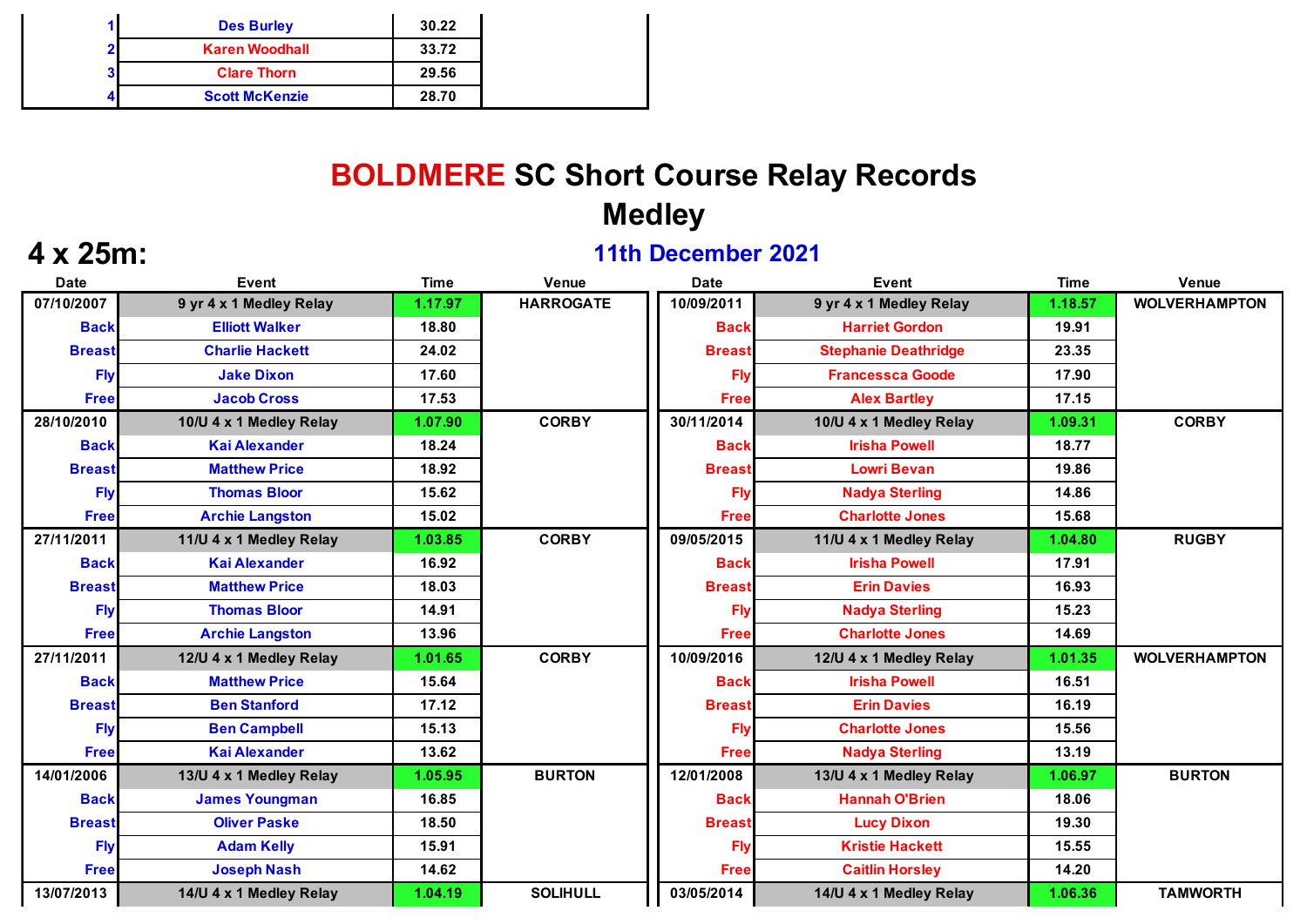| <b>Back</b>   | <b>Daniel Lynch-Davies</b>   | 15.87 |                    | <b>Back</b>   | <b>Maia Boyle</b>              | 17.51   |                 |
|---------------|------------------------------|-------|--------------------|---------------|--------------------------------|---------|-----------------|
| <b>Breast</b> | <b>John Curtis</b>           | 17.95 |                    | <b>Breast</b> | <b>Aristea Knight</b>          | 18.64   |                 |
| <b>Fly</b>    | <b>James Goodwin</b>         | 15.35 |                    | Fly           | <b>Charlotte Fellows</b>       | 16.38   |                 |
| <b>Free</b>   | <b>Ben Forrest</b>           | 14.91 |                    | <b>Free</b>   | <b>Lois West</b>               | 14.00   |                 |
| 22/05/2010    | Mens Open 4 x 1 Medley Relay | 57.97 | <b>CHESLYN HAY</b> | 29/04/2017    | Ladies Open 4 x 1 Medley Relay | 1.02.17 | <b>NUNEATON</b> |
| <b>Back</b>   | <b>Adam Kelly</b>            | 14.01 |                    | <b>Back</b>   | Danya Gaddu                    | 16.28   |                 |
| <b>Breast</b> | <b>Josh Holsey</b>           | 17.94 |                    | <b>Breast</b> | <b>Rhianne Fisher</b>          | 17.62   |                 |
| <b>Flv</b>    | <b>Joey Stanger</b>          | 13.31 |                    | Fly           | <b>Charlotte Fellows</b>       | 14.51   |                 |
| <b>Free</b>   | <b>Chris Littler</b>         | 12.66 |                    | <b>Free</b>   | <b>Alice Lane</b>              | 12.14   |                 |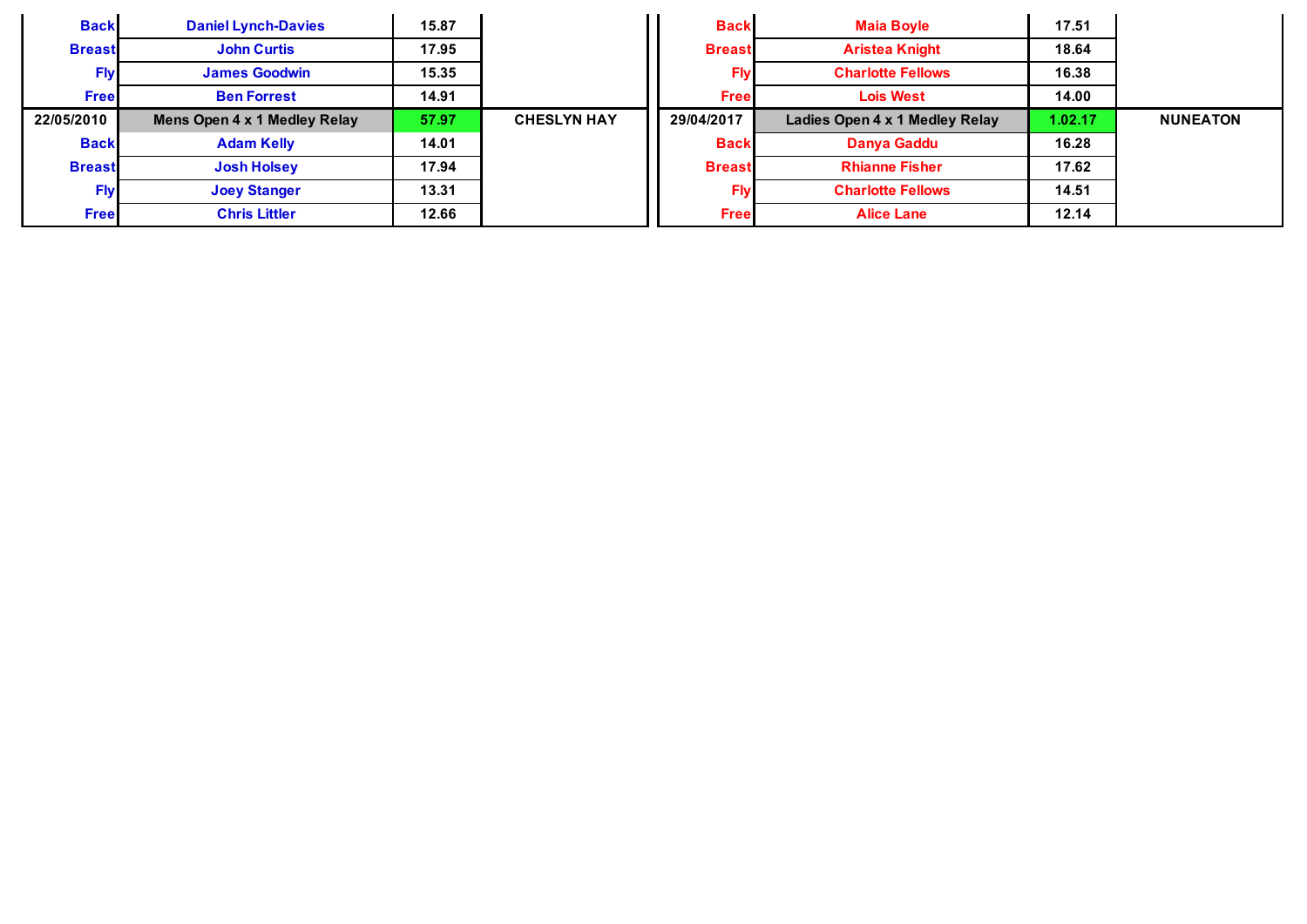## **4 x 50m:**

| <b>Date</b>   | <b>Event</b>                 | <b>Time</b> | Venue            | <b>Date</b>   | <b>Event</b>                   | <b>Time</b> | Venue           |
|---------------|------------------------------|-------------|------------------|---------------|--------------------------------|-------------|-----------------|
| 09/11/2019    | 11/U 4 x 2 Medley Relay      | 2.20.63     | <b>RUGBY</b>     | 12/12/2015    | 11/U 4 x 2 Medley Relay        | 2.24.11     | <b>NUNEATON</b> |
| <b>Back</b>   | <b>Joshua Drury-Tew</b>      | 39.19       |                  | <b>Back</b>   | <b>Irisha Powell</b>           | 35.89       |                 |
| <b>Breast</b> | <b>William Tonks</b>         | 37.09       |                  | <b>Breast</b> | <b>Lauren Knight</b>           | 41.01       |                 |
| Flv           | <b>Hugh Mason Williams</b>   | 31.76       |                  | Fh            | <b>Nadya Sterling</b>          | 34.18       |                 |
| <b>Free</b>   | <b>Fynton Higgs</b>          | 31.64       |                  | <b>Free</b>   | <b>Charlotte Jones</b>         | 32.92       |                 |
| 24/11/2013    | 12/U 4 x 2 Medley Relay      | 2.14.84     | <b>CORBY</b>     | 30/11/2014    | 12/U 4 x 2 Medley Relay        | 2.16.81     | <b>CORBY</b>    |
| <b>Back</b>   | <b>Roan Griffiths</b>        | 34.45       |                  | <b>Back</b>   | <b>Lily Wood</b>               | 32.97       |                 |
| <b>Breast</b> | <b>Leighton Palmer-Whyte</b> | 38.00       |                  | <b>Breast</b> | <b>Harriet Gordon</b>          | 40.03       |                 |
| <b>Fly</b>    | <b>Leo Karski</b>            | 31.78       |                  | Fly           | <b>Alice Oliver</b>            | 33.82       |                 |
| <b>Free</b>   | <b>Taleb Givans</b>          | 30.50       |                  | <b>Free</b>   | <b>Alex Bartley</b>            | 29.90       |                 |
| 09/11/2013    | 13/U 4 x 2 Medley Relay      | 2.04.87     | <b>WORCESTER</b> | 12/11/2016    | 13/U 4 x 2 Medley Relay        | 2.08.50     | <b>NUNEATON</b> |
| <b>Back</b>   | <b>Matthew Price</b>         | 29.19       |                  | <b>Back</b>   | <b>Lily Massey</b>             | 32.92       |                 |
| <b>Breast</b> | <b>Thomas Bloor</b>          | 36.17       |                  | <b>Breast</b> | <b>Erin Davies</b>             | 34.90       |                 |
| <b>Fly</b>    | <b>Ryan Andrews</b>          | 31.60       |                  | Fly           | <b>Nadya Sterling</b>          | 32.30       |                 |
| <b>Free</b>   | <b>Archie Langston</b>       | 27.40       |                  | <b>Free</b>   | <b>Aaliyah Lloyd</b>           | 28.29       |                 |
| 08/10/2011    | 15/U 4 x 2 Medley Relay      | 1.54.20     | <b>NUNEATON</b>  | 08/10/2011    | 15/U 4 x 2 Medley Relay        | 2.05.78     | <b>NUNEATON</b> |
| <b>Back</b>   | <b>Jordan Youngman</b>       | 30.14       |                  | <b>Back</b>   | <b>Emma Smith</b>              | 30.76       |                 |
| <b>Breast</b> | <b>Joshua Winnicott</b>      | 30.69       |                  | <b>Breast</b> | <b>Emily Gordon</b>            | 34.89       |                 |
| <b>Flv</b>    | <b>Jake Dixon</b>            | 29.24       |                  | Fh            | <b>Givenchy Sneekes</b>        | 30.91       |                 |
| <b>Free</b>   | <b>Bradley Lynch</b>         | 24.13       |                  | <b>Free</b>   | <b>Gina Luckett</b>            | 29.22       |                 |
| 10/12/2016    | Mens Open 4 x 2 Medley Relay | 1.46.92     | <b>NUNEATON</b>  | 12/10/2013    | Ladies Open 4 x 2 Medley Relay | 2.02.84     | <b>NUNEATON</b> |
| <b>Back</b>   | <b>Ben Stanford</b>          | 27.96       |                  | <b>Back</b>   | <b>Holly Lynch</b>             | 30.17       |                 |
| <b>Breast</b> | <b>Luke Davies</b>           | 28.17       |                  | <b>Breast</b> | <b>Alex Dolan</b>              | 35.60       |                 |
| <b>Fly</b>    | <b>Ben Campbell</b>          | 26.84       |                  | Fly           | <b>Alice Dearing</b>           | 30.10       |                 |
| <b>Free</b>   | <b>Steve Wilson</b>          | 23.95       |                  | <b>Free</b>   | <b>Givenchy Sneekes</b>        | 26.97       |                 |

# **4 x 50m: Mixed**

| <b>Date</b> | Event                                   | <b>Time</b> | Venue        |
|-------------|-----------------------------------------|-------------|--------------|
| 11/12/2021  | 11/U Mixed 4 x 2 Medley Relay           | 2.30.69     | <b>Rugby</b> |
| <b>Back</b> | <b>Eden Hickinbottom</b>                | 37.41       |              |
|             | <b>Breast</b><br><b>Amber Partridge</b> |             |              |
| <b>Fly</b>  | <b>Gabriel Thursfield</b>               | 38.32       |              |
| <b>Free</b> | <b>Archie Drury Tew</b>                 | 33.40       |              |
| 09/10/2021  | 13/U Mixed 4 x 2 Medley Relay           | 2.05.31     | Worcester    |
| <b>Back</b> | <b>Maryse Magnee</b>                    | 34.00       |              |